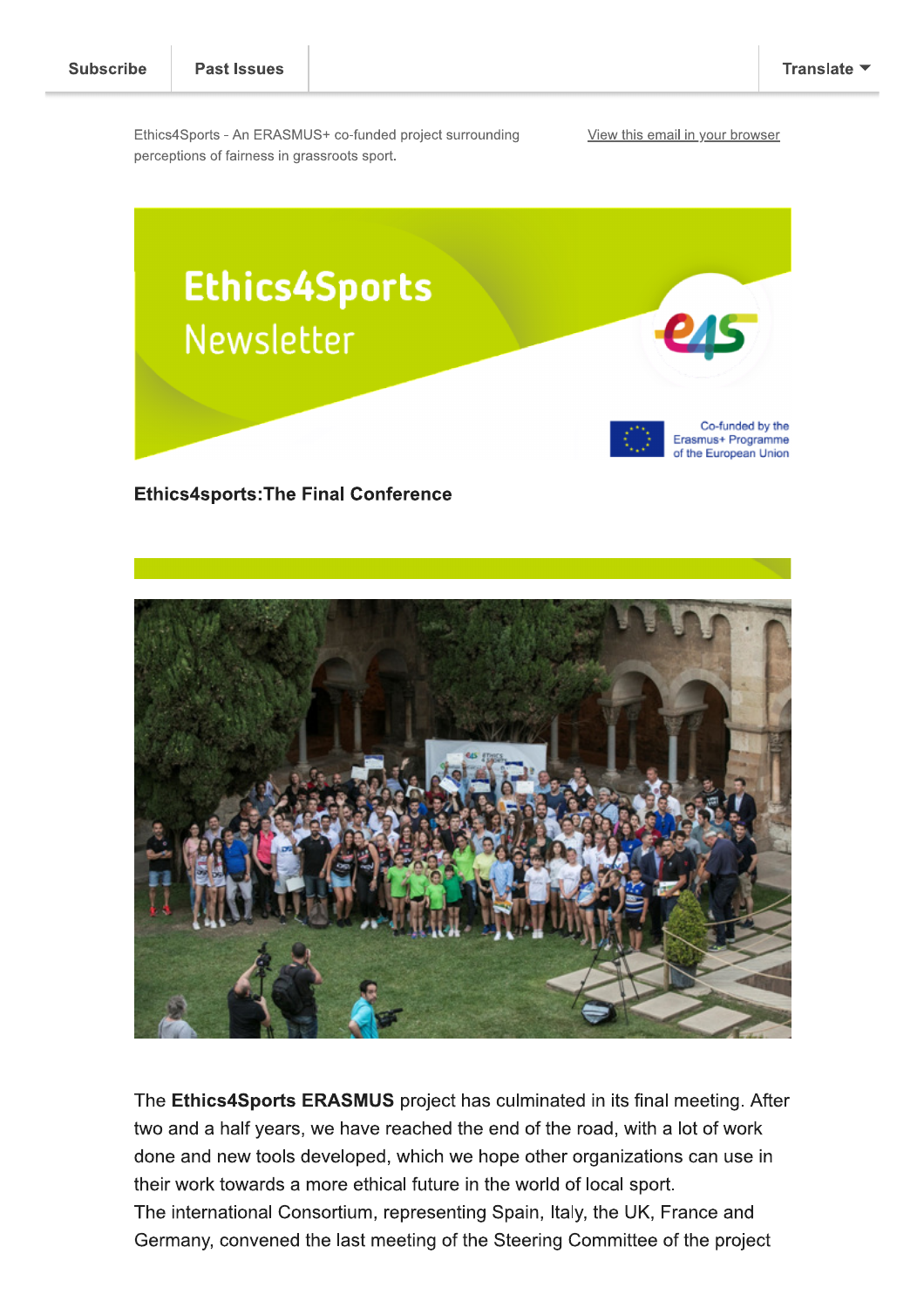participants of the project were involved in the presentation, which took place in front of a large local audience.

This closing event was attended, in addition to representatives of the project partners themselves, by: authorities such as the Mayor of Sant Cugat and representatives of the Diputació de Barcelona, among others; representatives of the Centre of High Performance of Sant Cugat (CAR); athletes; and other people linked to the world of grassroot sports. In this action the project, its products and conclusions, were presented, before the graduation took place of local technical staff, captains and athletes in front of an enthusiastic crowd.

### **E4S Deliverables**



#### **Ethics Code**

As a result of the work of the Consortium, and with the valuable collaboration of the stakeholders, E4S has produced several deliverables that are now available to anyone interested in debates and policies around sporting ethics. First of all, a basic code of ethics was created, as a starting point for sports clubs to develop their own code, one that responds to their local reality. We called it the 'Big Six': a set of easily understood illustrated principles which might act as a means of general guidance for young athletes about how to play sport fairly, respect opponents and officials, and listen to coaches before all others. For further information, please, visit:

http://www.ethics4sports.eu/en/resources-publications/the-big-six.html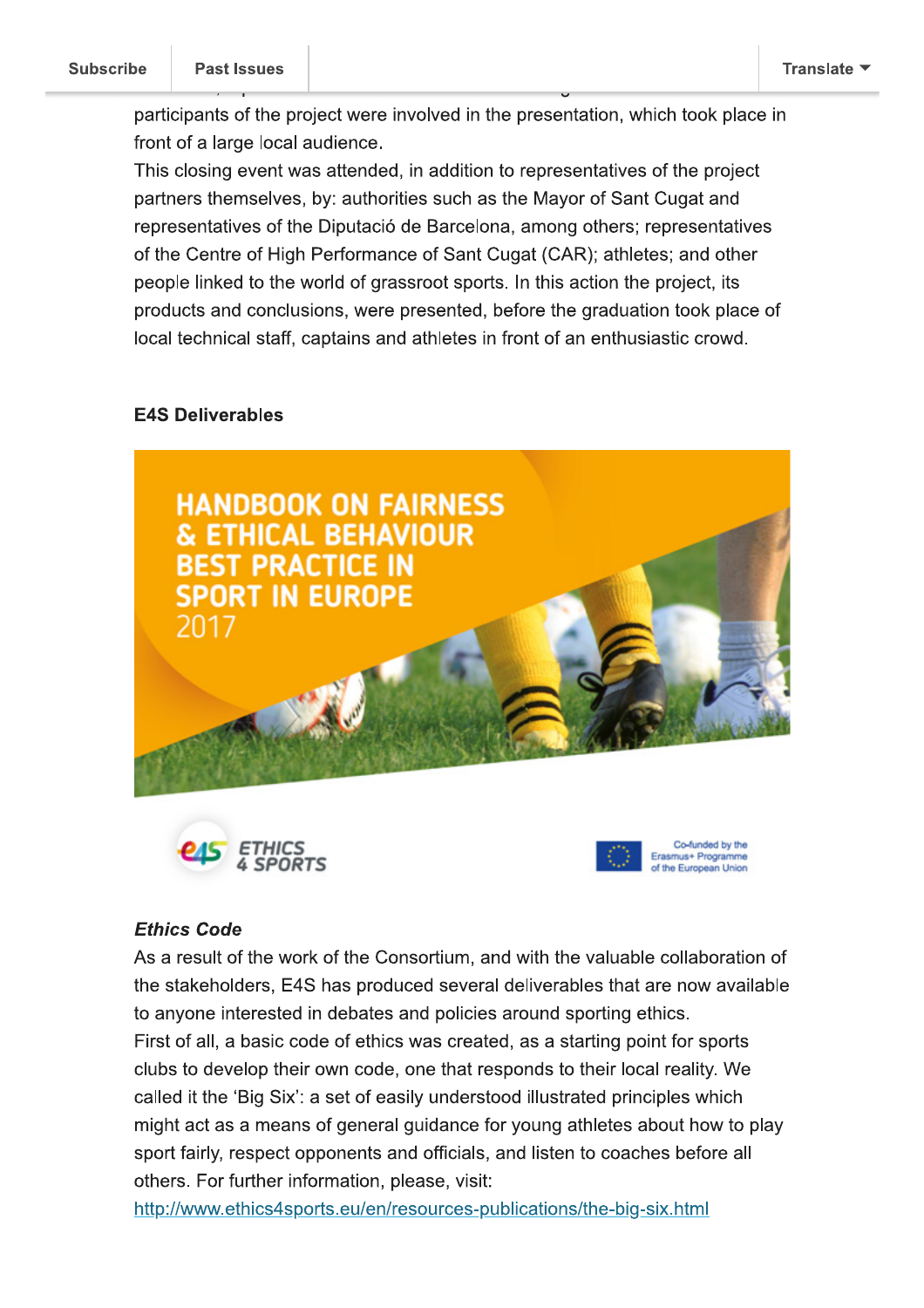## **Evaluation Tools**

Evaluation tools have also been developed. These will allow sports bodies and clubs to analyze what is going on in their organization concerning the ethical behavior of its agents (technical bodies, athletes and their relatives), and various supporters. Applied at different moments, these tools can help us obtain a vision of the evolution of different types of behaviour and can indicate the result of our work on promoting ethical behaviour

# **Handbook on Fairness & Ethical Behaviour**

The Handbook on Fairness & Ethical Behaviour has been produced as a guide to some questions of ethics in both recreational and professional sport. It includes examples of differences between sports, on good practice from around Europe, and recommendations about the prospects of pursuing a practical and realistic agenda in relation to promoting fairness in sport, especially at local and recreational levels. The Handbook is available at

http://www.ethics4sports.eu/en/documents/e4s electronic handbook on fairne ss 170904-1.pdf.



# **E4S EthicsApp**

The most digital tool of the project is an app. The E4S EthicsApp has been developed for coaches, parents and other stakeholders to report on what they see and experience in sporting contexts, building up a picture of general behavioural patterns in sports clubs, while allowing informed feedback to help dealing with ethical problems. It is available at Google Play Store for Android, and at Apple Store for iOs, and also at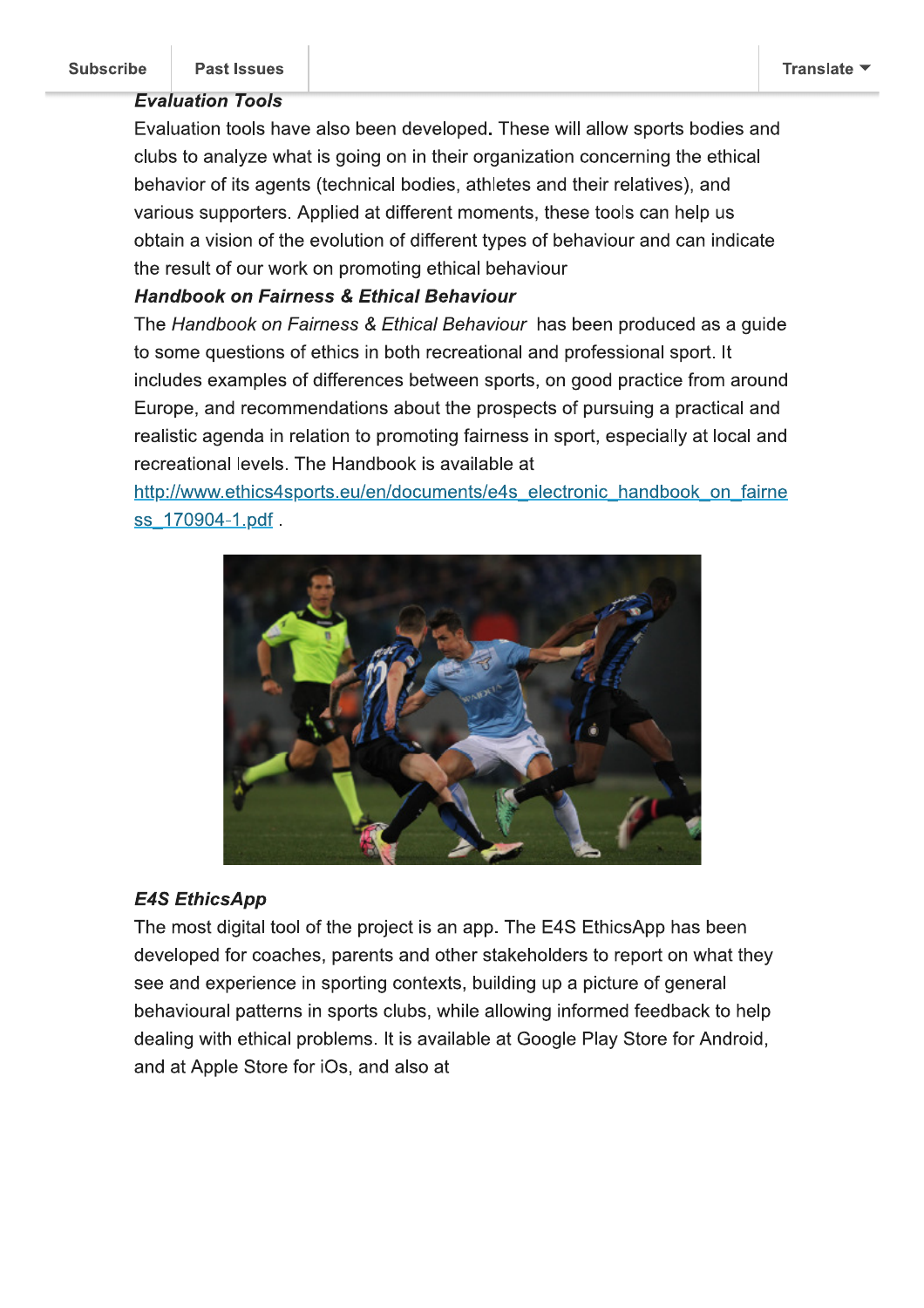

#### **Stretch the Values**

Another good tool for coaches and technical teams working with young athletes is Strech the Values, a document produced to facilitate the implementation, application and dissemination of ethics among young athletes both in schools, grassroots and amateur sport. Audio-visuals and a Moodle Platform have been used to disseminate the contents. Available at

http://www.ethics4sports.eu/en/documents/strech\_values\_en.pdf.

### **E4S Policy Recommendations Report**

And, finally, the Policy Recommendation Report, a summary of the main outcomes and conclusions from the project will, we hope, directly contribute to the EU and Member States thinking and policies in the field of good governance and ethics in local sports.

### THE PROJECT - BUT NOT THE STRUGGLE - IS OVER



After the end of the E4S project, the work in ethics in grassroot sports will, of course, be continued in their home locations by the involved partners. We have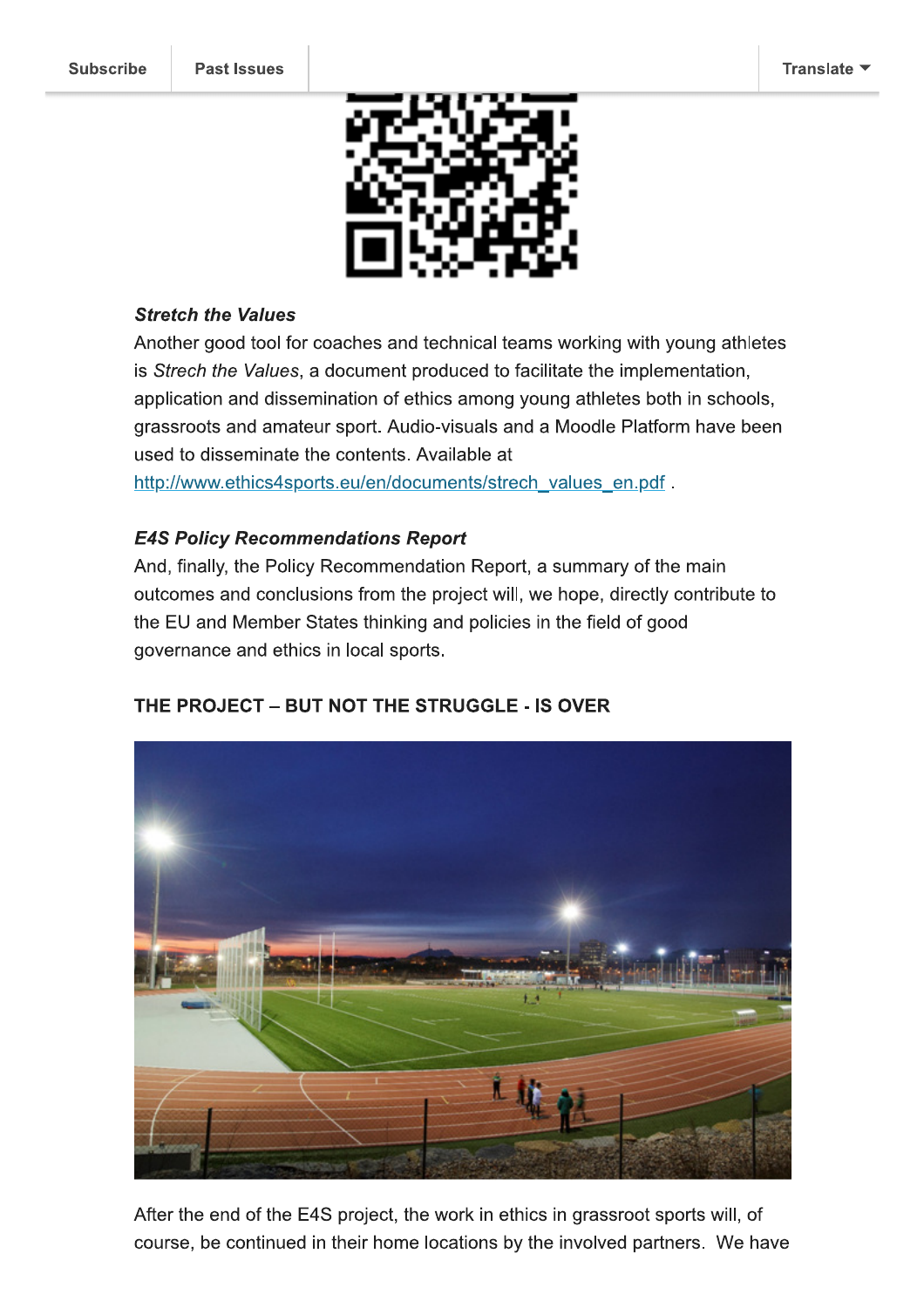It is our view that governing bodies and grassroots sports networks around Europe must be convinced to keep working on ethical behaviour with their stakeholders, coaches, athletes, relatives of the athletes and club managers. Some sports have more pressing ethical problems than others, but there are plenty of good role models available in all sports.

Sant Cugat in Catalonia in Spain has adopted E4S as a city project, so that, from the same City Council and with the involvement of different agents of the city, some continuity is given to this important task of reflection and working for a better present, as well as an improved future for sport in our society. We hope this model can eventually be spread to other parts of Europe.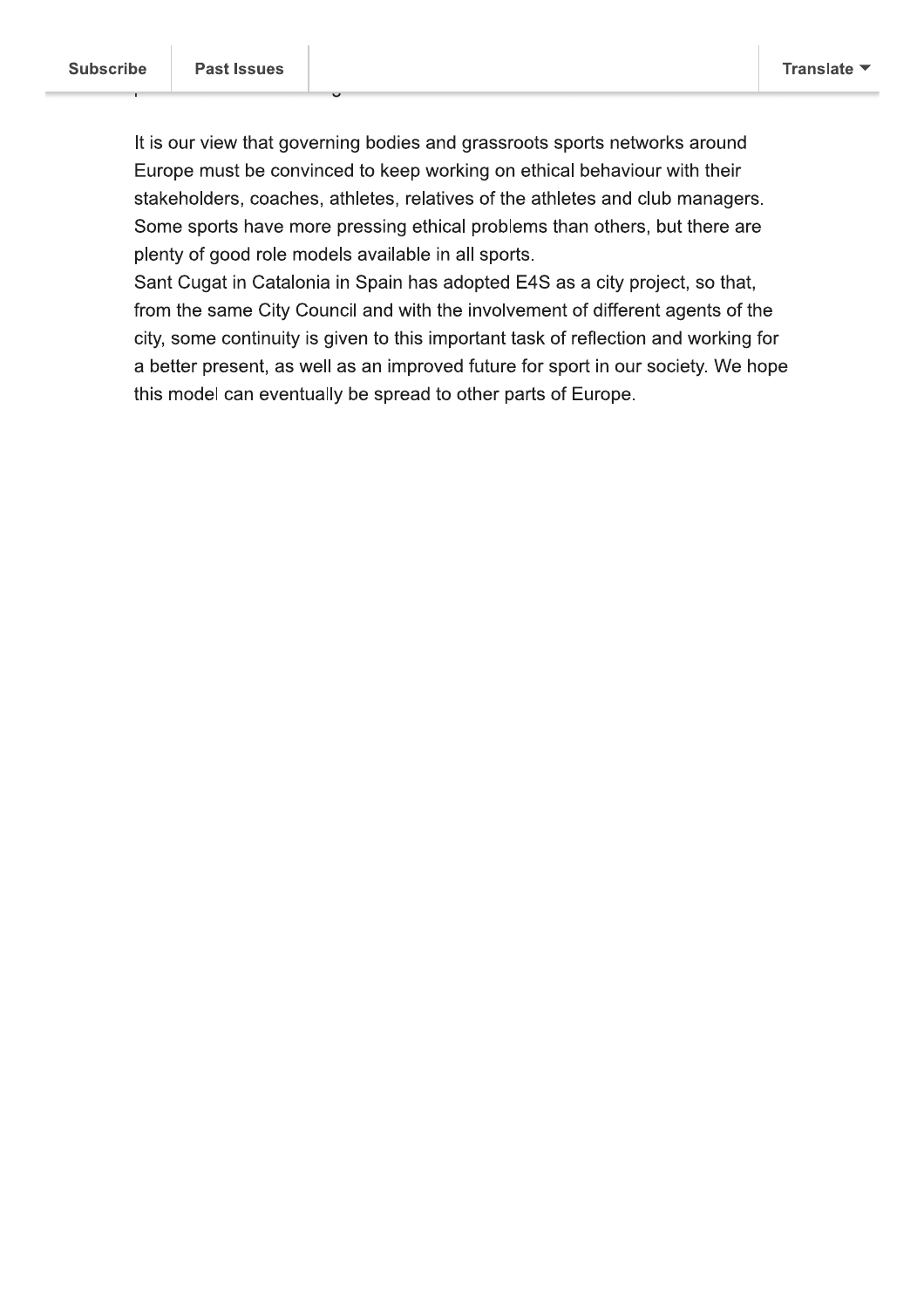**Subscribe** 



- 1. Help team mates, respect opponents.
- 2. Follow the rules and laws.
- 3. Play fair. Don't cheat.
- 4. Only hear the coach.
- 5. No Referee, no game.
- 6. Have fun and try to win !

ETHICS<br>4 SPORTS



Co-funded by the Erasmus+ Programme of the European Union



The European Commission support for the production of this publication does not constitute an endorsement of the contents which reflects the views only of the authors, and the Commission cannot be held responsible for any use which may be made of the information contained therein.

Copyright © 2018 Ethics4sports, All rights reserved.